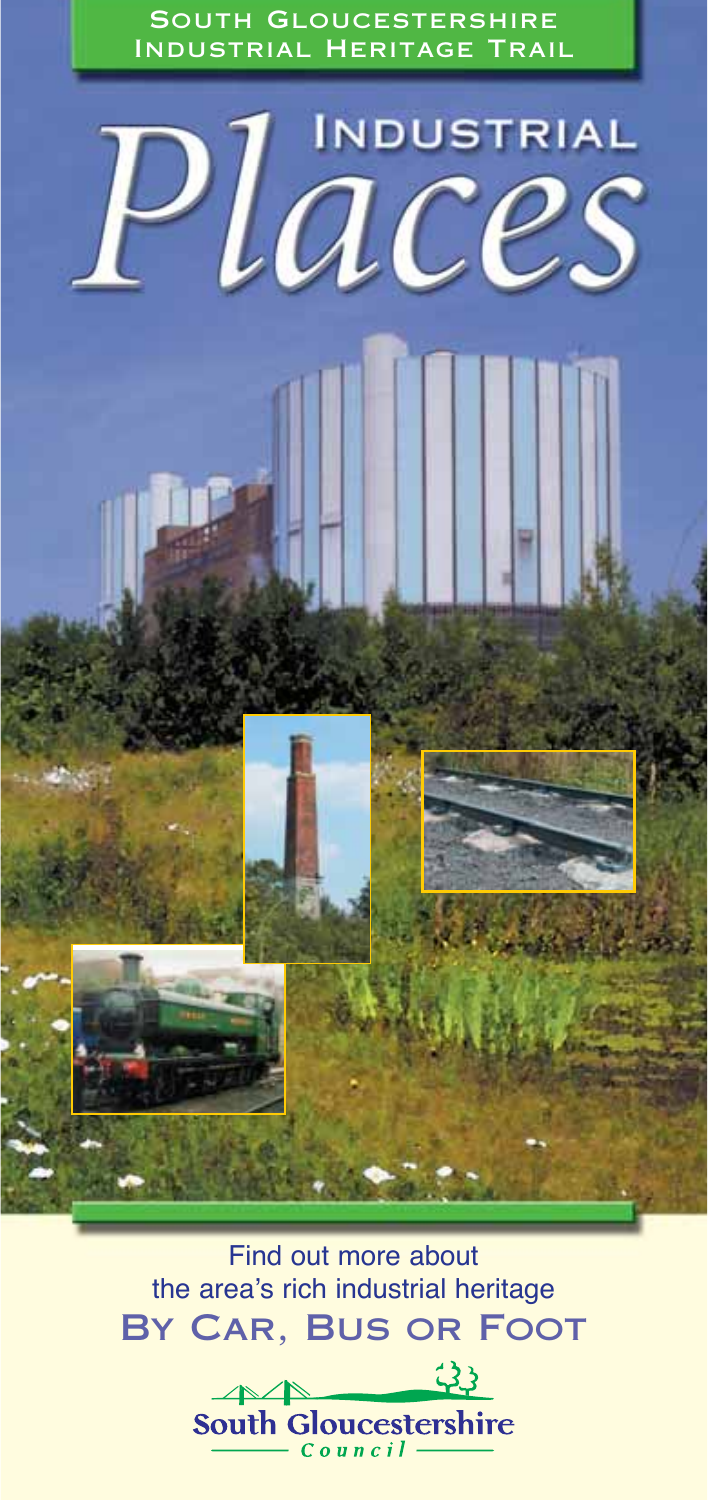

## **KEY TO SYMBOLS**

A Access limited to view from road or footpath, no access to site

Bus service within walking distance

Avon Cycleway nearby E **P**

Dramway Footpath / Bristol & Ç Bath Railway Path and other footpaths nearby

Cotswold Way and other footpaths nearby

> Monarch's Way and other footpaths nearby

River Avon Trail and other footpaths nearby

## CONTENTS PAGE

| Getting the best from this booklet | 3                        |
|------------------------------------|--------------------------|
| Introduction                       | $\overline{4}$           |
| <b>Top Twenty Plus One</b>         | 5                        |
| Along the Trail                    | 6                        |
| Ride, drive or walk                | 8                        |
| Energy and power                   | 9                        |
| Raw materials                      | $10 - 13$                |
| Routes and transport               | $14 - 18$                |
| Trades, workplaces and homes       | $19 - 21$                |
| End products                       | $22 - 24$                |
| Sponsorship                        | 25                       |
| Site index                         | 26 & inside back cover   |
| Map of the Trail                   | <i>inside back cover</i> |
| Further information                | fold-in back cover       |
|                                    |                          |



*People have always worked hard in South Gloucestershire, using natural resources and human ingenuity. You'll find evidence of past and present working places everywhere! Discover some of them for yourself with the help of this booklet.*

## **Routes, themes and properties**

If you want a real flavour of South Gloucestershire's industrial heritage and good family days out at the same time, follow the Top Twenty Plus One route. Most of the places on it have facilities for visitors and all are easy to find. The route is shown on the fold-out map at the back, linking the numbered sites.

The other places in this booklet are also numbered, indexed and described in the main text. You may want to choose an area to visit and then come back again and enjoy sites in another area. To help you follow a particular theme, we've arranged the booklet under topic headings.

If you're walking, there are lots of opportunities to devise interesting routes using off-road paths and tracks as well as long-distance walking trails. If you're cycling, you can use bridleways and other public rights of way not designated as footpaths and, of course, the National Cycle Network routes. Many of the sites and properties we've

referred to are privately owned and most are not open to visitors. **Please respect the privacy of people working and living in these places and view them from a discreet distance, remaining on roads or public footpaths.** Where there is access to buildings, check times of opening before you visit. Where there are old structures and workings, always take particular care.

South Gloucestershire Council can take no responsibility for injury or damage during such visits.

## Rail station within walking distance

nearby

- Public toilets on site ∦∲
- Wheelchair access to building

Parking for cars on site

Community Forest Path and other footpaths nearby Severn Way and other footpaths

- Cafe or restaurant on site
- GR Grid reference number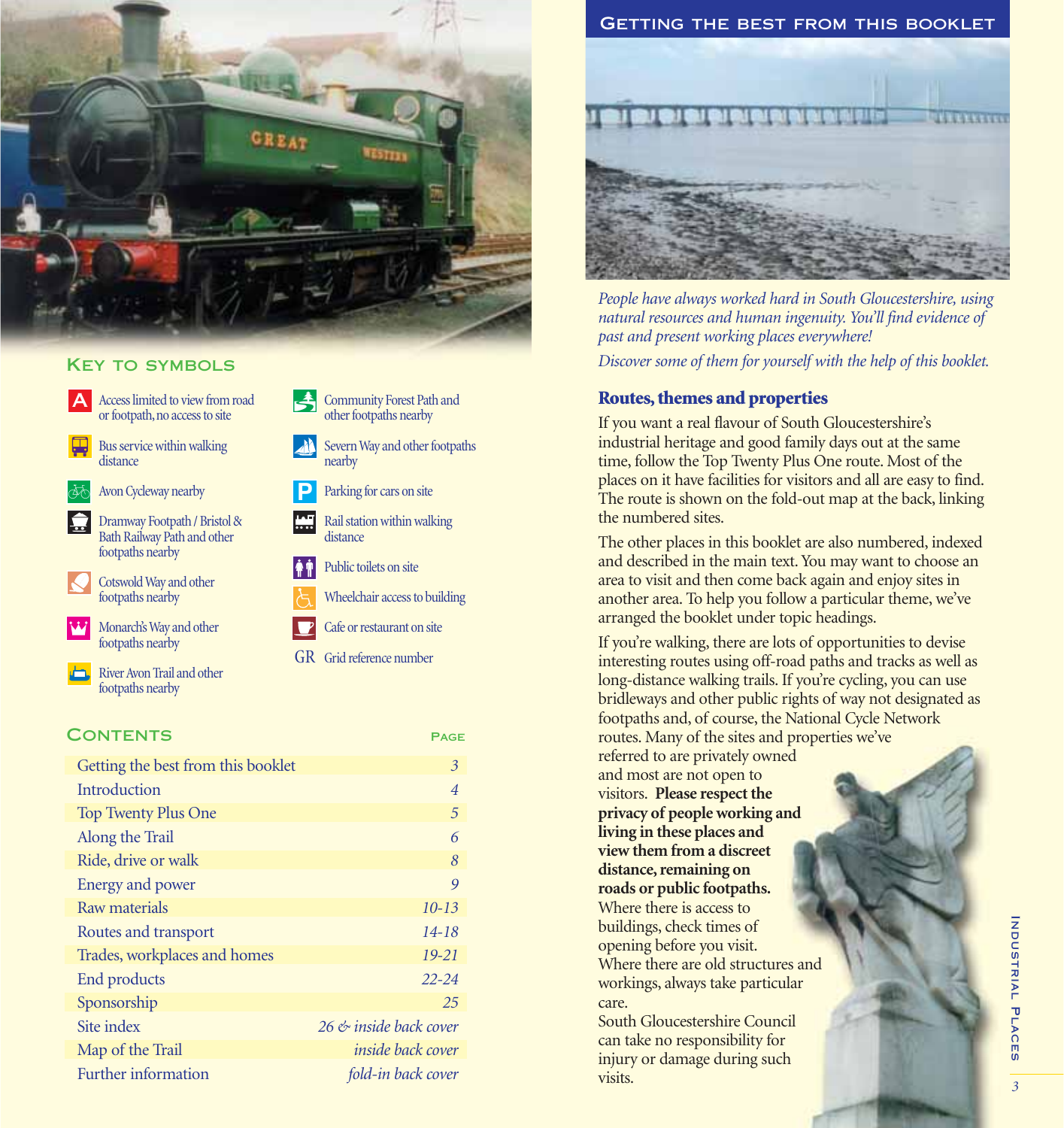

*Douglas motorbikes on show at Warmley Brassworks*

## **An industrial kaleidoscope**

England's industrial heritage takes many forms and most of them can be found in South Gloucestershire.

This district, with its mix of rural and urban surroundings, offers examples of many types of industrial activity, from the use of natural and nuclear energy to the extraction of raw materials for power and production, from the story of canals and railways to the manufacture of myriad products. Communications are still vitally important, with the M4/M5 interchange and Bristol Parkway station providing major hubs in the nation's transport network.

Towns and villages in these parts have fostered many industries on domestic, community and national scales and the area is home to the largest aerospace complex in Europe. Its world-famous aircraft production facilities employ many people and contribute substantially to the local economy. Agriculture remains an important player in rural life alongside product development and manufacturing based on science and technology

In compiling this booklet, we have traced the best of what survives from many of the working activities in the past and added a number of sites of contemporary industrial importance. It's a trail of exploration and discovery and, in many cases, you'll have to use your imagination to picture places as they were, usually busy and often noisy, sometimes grimy but full of people.

The Top Twenty Plus One key sites are an excellent introduction to the industrial kaleidoscope that is constantly reshaping itself in South Gloucestershire.

## **A tour of past and present**

Follow a route on the map and visit these places to learn more about industry in South Gloucestershire. Numbers in brackets are those used on the map at the back, and in the index to the main text where you'll find details about each site. Places are in numerical order in the text.

- Oldbury Power Station **[1]** and nearby Thornbury **[66] 1**
- Frampton Cotterell windmill **[2] 2**
- Brandy Bottom & Parkfield Pit chimneys **[9 & 10] 3**
- Church Farm Deep engine house at Mangotsfield **[11] 4**
- Yate Quarries **[20] 5**
- Avon & Gloucestershire Railway crossing Siston Common **[26] 6**
- Bitton Station and Avon Valley Railway **[31] 7**
- Winterbourne railway viaduct **[41] 8**
- Hanham Lock on the Avon Navigation **[44] 9**
- Severn Bridges Visitor Centre **[48]** & linked sites **[36,37,46,47] 10**
- RAC Supercentre at Almondsbury **[52] 11**
- Oldfield Gate tollhouse at Dyrham **[59] 12**
- Chipping Sodbury planned medieval town **[64] 13**
- Tortworth estate yard and hamlet **[70] 14**
- Willsbridge Mill at Oldland **[74]** and nearby dramway [part of 24] **15**
- Charfield Mills **[76] 16**
- New Mills at Kingswood,Wotton-under-Edge **[77] 17**
- Warmley Tower & Kingswood Museum **[84]** & brass works **[83] 18**
- Frenchay Village Museum **[85] 19**
- Wickwar Maltings **[86]** and nearby former brewery **[87] 20**
- The complex of offices & factories at Filton-Patchway **[88 to 92] 21**



Heritage Trail

TRAIL

**HERITAGE**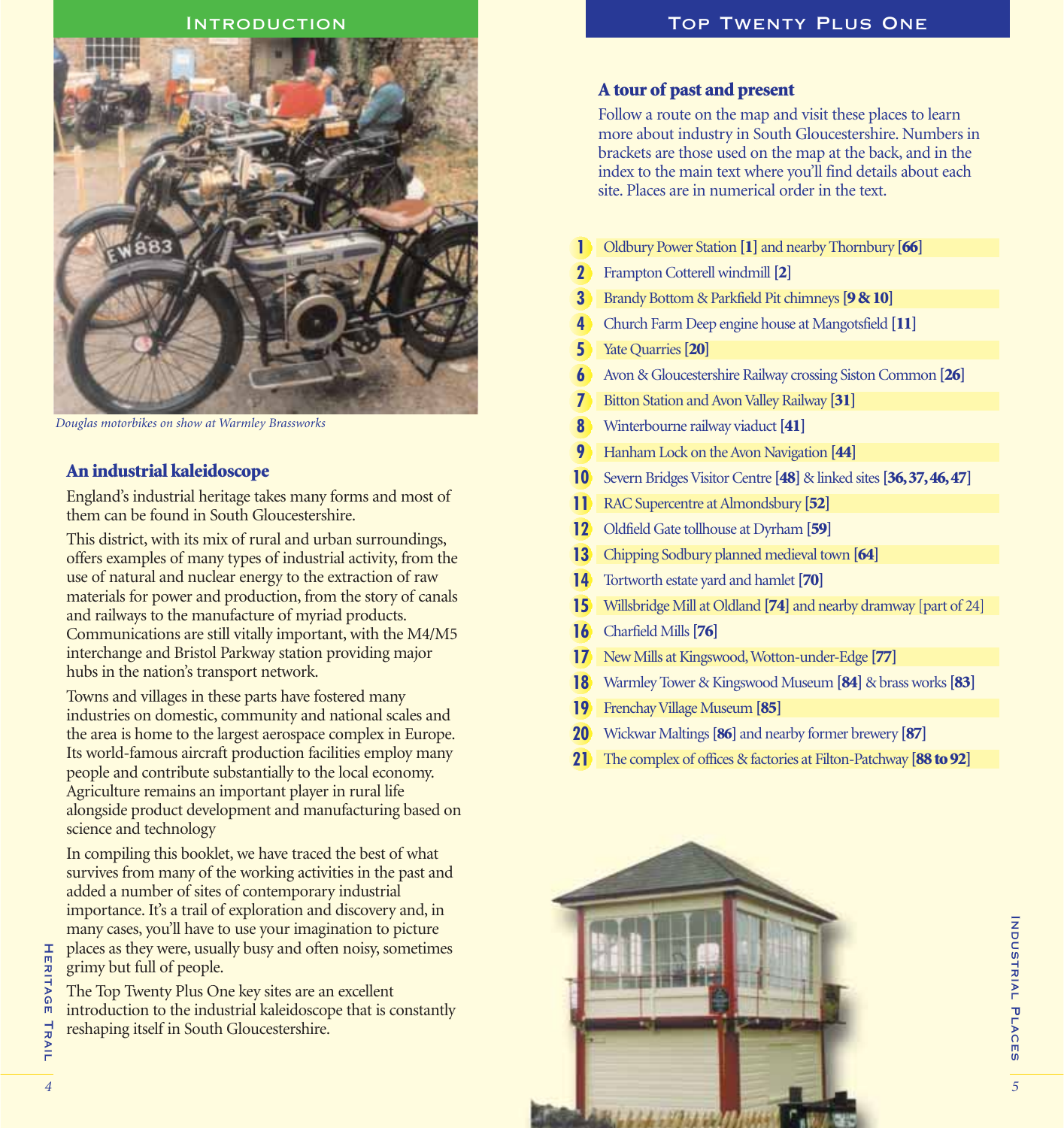



*Kingswood Leather Works*

## **Making industrial connections**

Even the simplest of working practices usually involves a chain of activities. A farmer needs tools and machinery, transport for his livestock or produce, roads to travel on, power for his sheds, water from the mains or a private supply, wire for fences, hinges for gates, clothes for his back and stout boots ... the boot-maker needs leather, and heavy thread, eyelets and woven laces, his own specialised equipment and food ... the baker needs flour for bread and power for his ovens, stainless steel working surfaces and packaging for the finished goods ... the links are complex but fascinating.

Throughout South Gloucestershire, people have been supplying and buying, trading and transporting, working in a web of activity that is almost as old as the hills!

Make the connections as you visit the sites!



## **Take our pick or pick your places**

Many of you will want to follow the trail of the Top Twenty Plus One. If you want to make up your own industrial heritage trail, you can do it in one of two ways. Pick a zone to visit, identify the numbered sites within that zone that are shown on the map at the back, and use the site index to locate the relevant descriptive text under a theme heading. We have shown three zones on the map, working from west to east:



**Zone One** *includes the Severnside, Thornbury, Almondsbury, Patchway and north Bristol areas (west of the M5 where it runs north of the M4 and the urban area in northern Bristol, which has expanded considerably recently, west of the M4/M32 in north Bristol.*



**Zone Two** *includes Yate and Chipping Sodbury and the mainly rural area with many smaller communities north of the M4 and east of the M5.*



**Zone Three** *is south of the M4 and east of the M32; it includes Kingswood, adjoining areas and both the historic and modern developments east of Bristol, south to the river Avon.*

## **Theme-based tours**

Alternatively, you can choose a theme to follow by locating the numbered sites, identified in the appropriate chapter of text, on the map at the back and an Ordnance Survey map. You can then decide on the best route for visiting them.

## **Grid references**

The Ordnance Survey grid reference number for each site is shown beside its name, listed below the relevant text.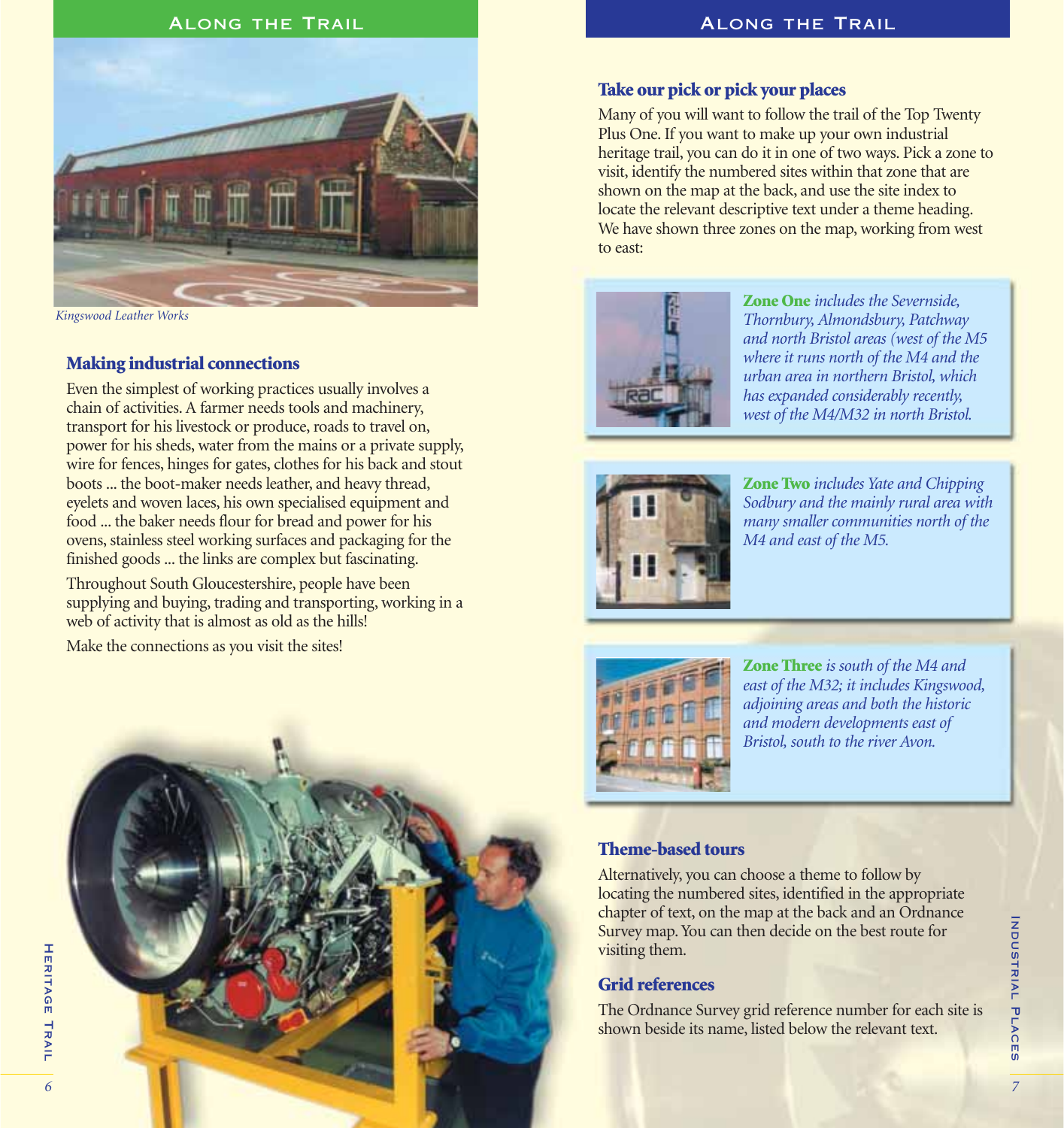

*Chipping Sodbury*

## **Map out your route**

Buses will take you to and from many places shown in *Industrial Places*. The main railway station for the area is Bristol Parkway and suburban routes serve Filton Abbey Wood, Patchway, Pilning, Yate and Severn Beach stations.

Check times and stopping places of public transport when planning your route - contact telephone numbers are given on the back cover.

If you want to visit all or many of the sites in one or more zones of the *Industrial Places,* then you'll need a car. The fold-out map indicates the routes you could follow but you will also need OS Landranger map 172, Bristol and Bath or, even better, OS Explorer maps 155 and 167.

The motorway network (M4, M5, M32, M48 and M49) is the core and also defines the tour zones. The A-road network is good, especially the north-south A38 and A46, and the eastwest A420 and A432. The A4174 provides good north-south access in eastern Bristol. You'll find the minor roads in the north of the district a delight to explore.

The 13-mile Bristol & Bath Railway Path, developed by the Bristol-based charity Sustrans, is an ideal way of exploring industrial archaeology as it uses old railway tracks with links to The Dramway Footpath on the old Avon & Gloucestershire dramway. You can enjoy the modern artworks along the line too.

All the places in the booklet are accessible by, or visible from public footpaths or roads including many named walkways. The Avon Cycleway follows a circular route providing access to many sites. Ask at tourist information centres for maps.

Horse-riders can use bridleways (which are also open to cyclists) but facilities for 'parking' horses are infrequent! If you use a wheelchair (or push a baby-buggy), you'll find places that are easily accessible marked throughout the booklet with the standard symbol.



*New Mills at Wotton-under-Edge*

## **Water, wind and atoms**

You can easily see the complex of industries alongside the Severn Estuary between **Avonmouth** and **Severn Beach** from the M5, M4 and M49. Here are refineries, gas and chemical plants and other heavy industry important to the nation's economy. They also remind us of the importance of the river, the longest in Britain with a strong tidal flow up to Gloucester and beyond.

The cold river water is used to condense the steam that generates electricity at **[1] Oldbury Power Station** - a little downriver from **Berkeley**, which in 1962 was Britain's first commercial nuclear power station. You can learn about nuclear energy and the making of electricity in the visitor centre at Oldbury but Berkeley is now being decommissioned and there is no public access.

Throughout the area, water from rivers has powered mills of many kinds and we refer to these in later chapters under different themes.

Wind power is another prime source of energy. A windmill tower and chimney are - predictably - sited on top of the hill in **[2] Frampton Cotterell** and you can see them from the roadside in the village. The tapering tower has been restored as a private house; alongside, the stone & brick chimney suggests supplementary steam power in its working days. At [3] **Falfield**, from the A38 and (just) from the M5, you can see another windmill tower.

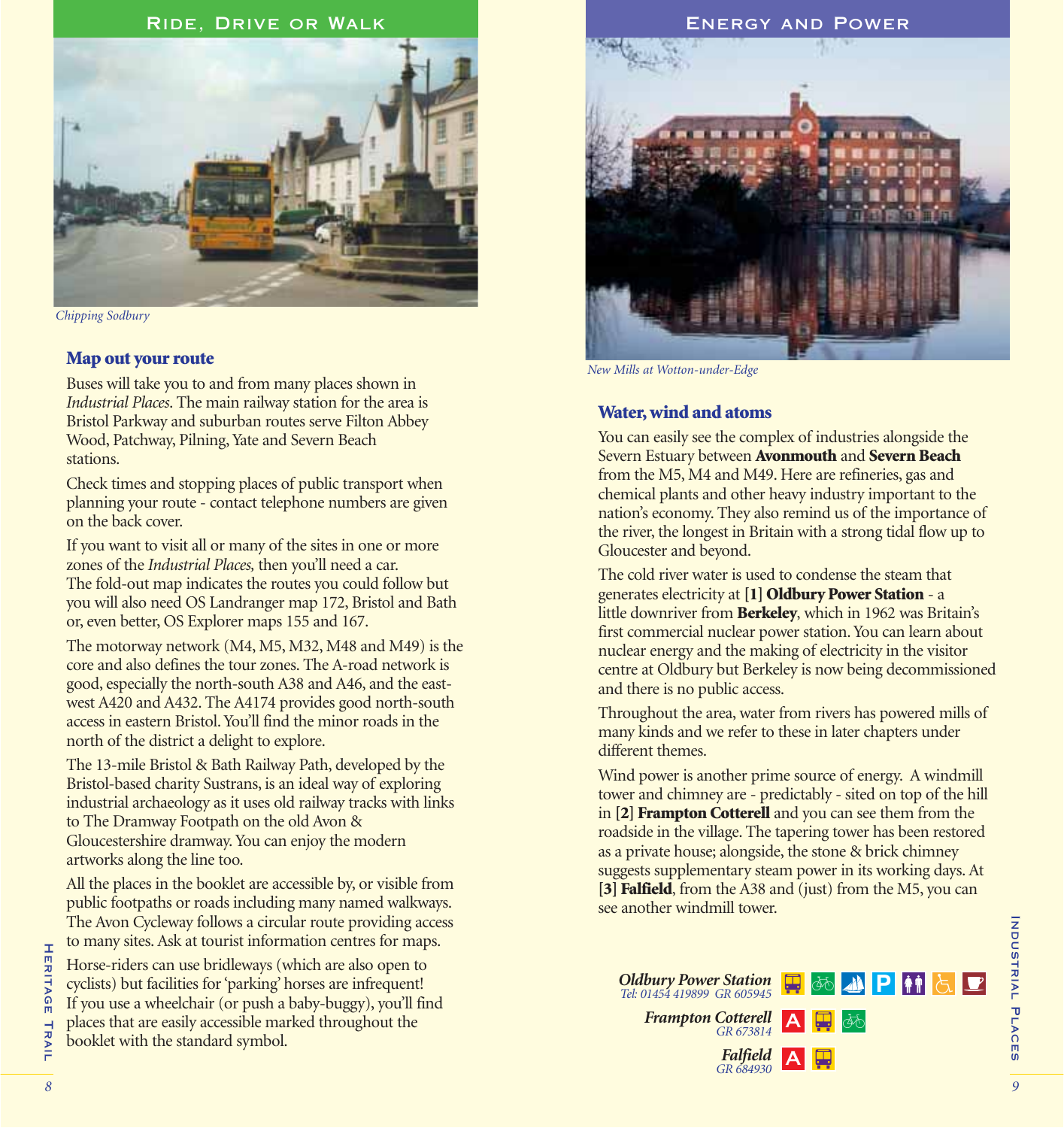## RAW MATERIALS **RAW MATERIALS**



### **Coal, clay and quarries**

South Gloucestershire has a rich history of extracting mineral resources as it lay in the once-busy Bristol coalfield and iron ore was worked here too. Today, there are still many quarries supplying stone for roads and buildings. Place names provide a good clue. Although nothing survives above ground,**Iron Acton** is a former iron smelting area, while **Coalpit Heath** tells its own story, as does **Engine Common** where the steampowered beam engines pumped water from coal mines.

The most northerly colliery of the Bristol coalfield was **[4] Cromhall engine pit** on Cromhall Common where the characteristic low spoil tip - or 'batch' - is now in a copse. You can see it from the B4058. There are many similar small spoil heaps, often tree-covered. Dramways - the railways carrying coal from the pits - are inextricably associated with mining sites. On **[5] Engine Common**, the dramway is now a public footpath passing the remains of **Yate No 2 Colliery**. You can see clearly the infilled 'bob arch', the opening in the engine house, and the 'batch' is in the trees behind.

At **Coalpit Heath** the mining workshops at **[6] New Engine Colliery** still survive, now converted to housing and other uses. You'll also see cinder tracks and the line of a dramway. Close by and now alongside the railway line is what remains of **[7] Ram Hill Colliery**. Here excavations have revealed the horse gin, the terminus of a two-track dramway and an oval-shaped shaft. The last deep-working coalmine in South Gloucestershire was **[8] Frog Lane Pit**. It closed in 1949 but the engine house survives in a private yard among other buildings.





*Church Farm Deep Engine House*

One of the best surviving examples is **[9] Brandy Bottom Colliery** at Pucklechurch, easily accessible along the Railway Path. An 18th century colliery was redeveloped in 1850s and used until 1936. The undergrowth conceals a rare survivor the remains of a complete late-19th century steam-powered colliery. Two engine houses survive, plus a most impressive stone and brick chimney visible from some distance. There are plans to reveal and explain the site. Although the remains of nearby **[10] Parkfield Pit** are not accessible, you can see its stone and brick chimney from the M4. You can also see Parkfield Rank - a long row of former miners' cottages on Pucklechurch ridge - above the chimneys.

Other individual colliery buildings also survive, even if everything around them has changed. Two good examples are in the former Kingswood coalfield.**[11] Church Farm Deep** engine house at Mangotsfield now functions as a focal point among new housing. It has been carefully conserved with its 'batch' turned into public open space. In **[12] Kingswood**, the engine house at 58 Cock Road survives relatively unaltered and if you go along the Frome Valley Walkway, you'll come across quite a treat! You'll find a small drainage adit (a sloping tunnel from the mine) at **[13] Damson's Bridge** in Winterbourne. It runs for 1.5 miles and is still doing good service after well over a century.

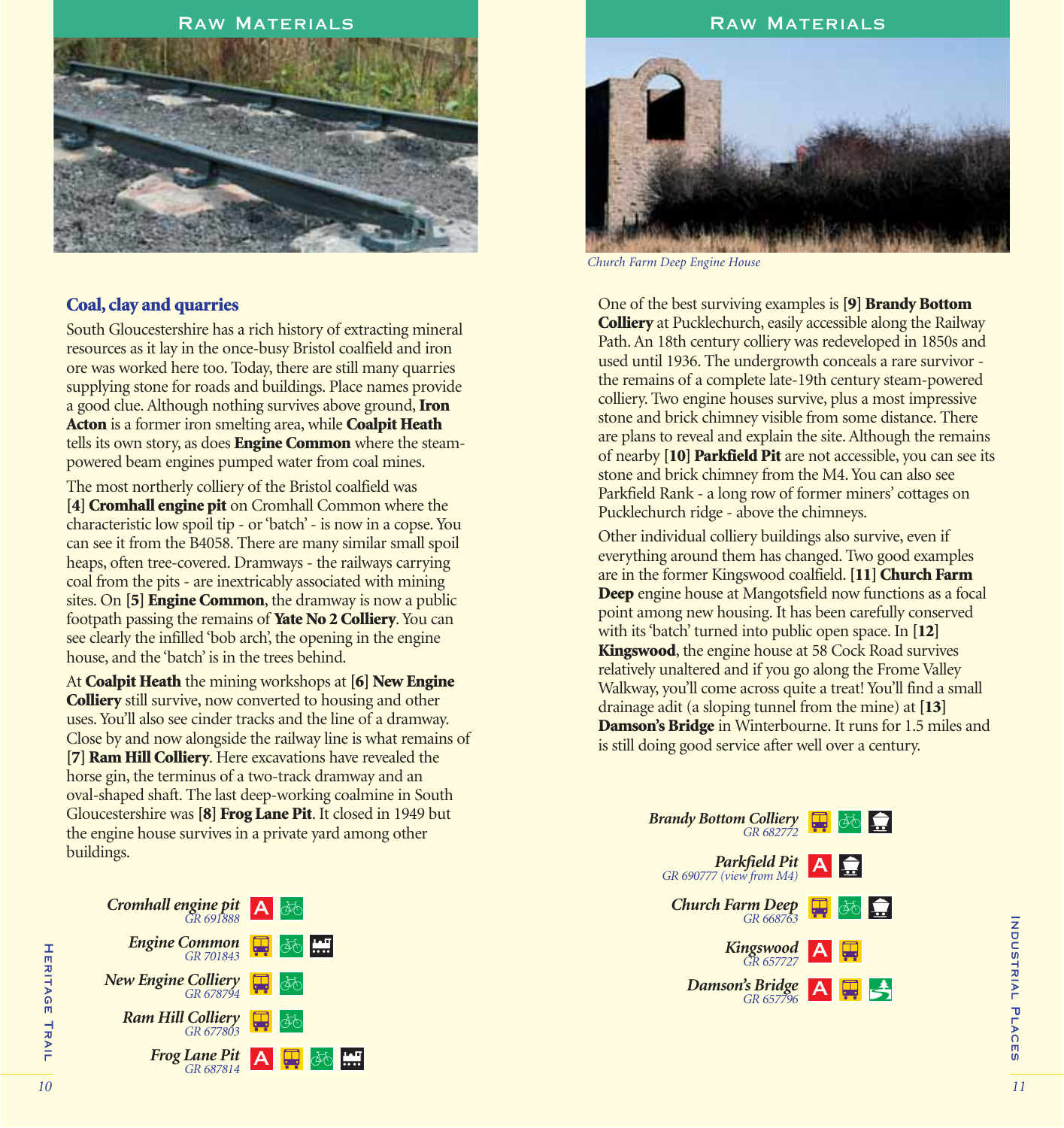## RAW MATERIALS **RAW MATERIALS**



*Hanham Colliery*

Other colliery remains include the horizontal winding house (used for raising and lowering tubs of coal) at **[14] Hanham Colliery** which closed in 1926. It's now converted to new uses, but you can see its batch and, from the Avon Walkway, the line of the inclined dramway to a wharf on the river. The ivy-covered chimney survives from the early 19th century drift mine (reached by tunnelling from the surface) on the edge of the common at **[15] Webb's Heath**, Bridgeyate.

The chimney and industrial landscape surviving at **[16]**



**Troopers Hill** is more spectacular. It has great views across what were the sites of **Crew's Hole Tar Works** and **Netham Alkali Works** on the north bank of the Avon, and of **St. Anne's Board & Box Mill** opposite. Sadly, everything has now gone, as has the Conham Copperworks site, crossed by the Avon Walkway.

*Troopers Hill*





*Brandy Bottom Chimney*

Clay extraction and brick making was another local industry. The largest and only survivor of the trade in these parts is **[17] Cattybrook Brickworks** at Almondsbury which you can see from the footpath over the railway. It was started in 1873 at Shortwood (where you can see the working Cattybrook clay pit near [**9] Brandy Bottom chimney)** to provide bricks for the Severn Tunnel. Its bright red bricks were used in many Bristol industrial buildings.

Quarrying is a major activity, for carboniferous limestone at **[18] Tytherington Quarry** and at **[19] Cromhall Quarry** for both quartzite and carboniferous limestone. The latter quarry used to belong to the Ducie estate. One of the largest holes in the ground is at **[20] Yate Quarries**, between Chipping Sodbury and Yate Rocks. It's a major source of roadstone as well as supply stone for local building. Pennant (a type of paving) stone used to be extracted around Winterbourne and you can still see it as roof tiles. You'll find former limekilns at **[21] Tytherington** and **[22] Old Down**. Only the winding engine survives from the **[23] Golden Valley Ochre Works** at Wick. A former 18th iron mill was used to grind locallyextracted ochre used as a pigment for colouring.

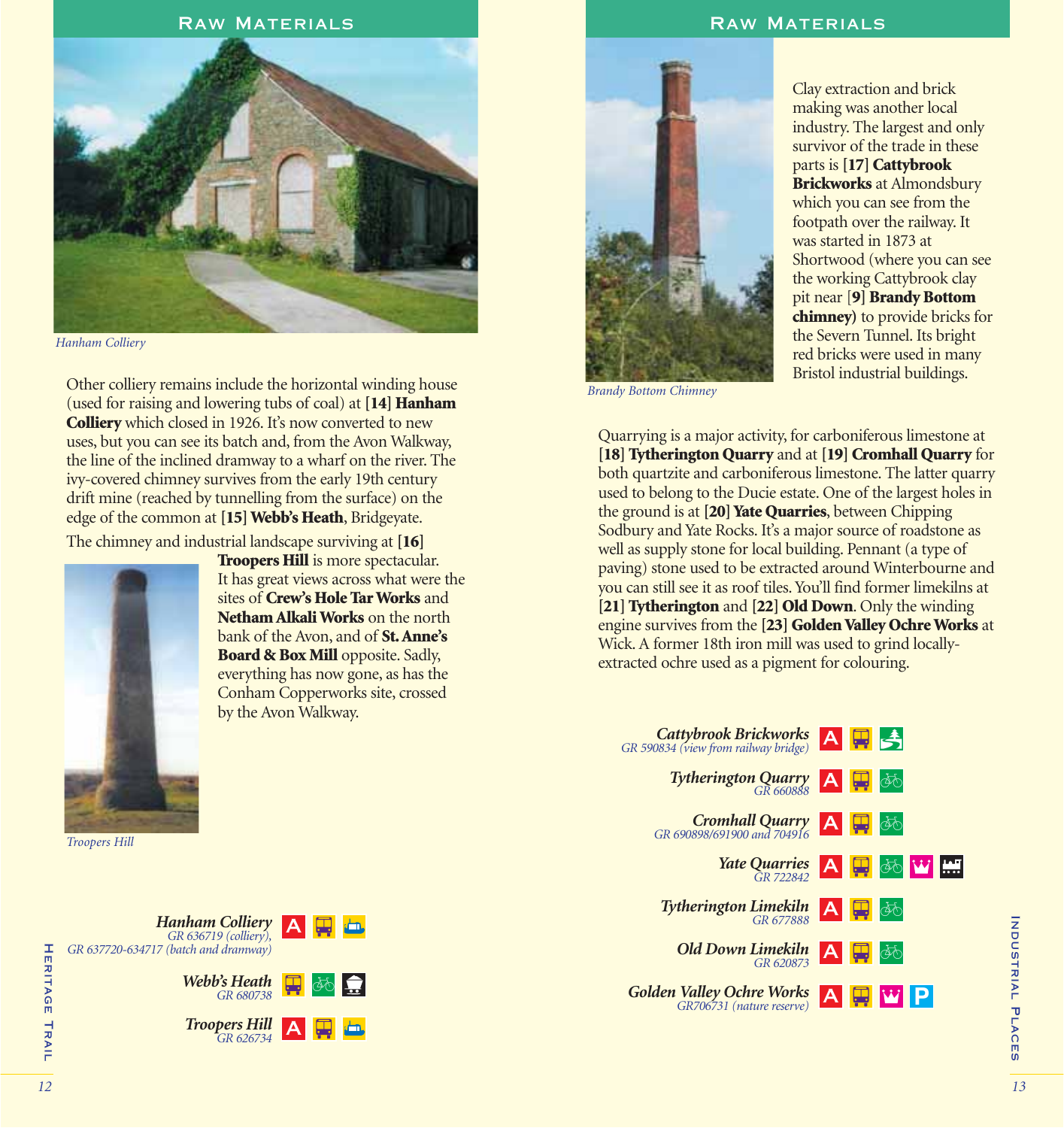

## **Rails, sails, trails and tolls**

The best surviving dramway locally (dram derives from 'tram', the cart used to carry coal from the mine) is the former **[24] Avon & Gloucestershire Railway**. It dates from 1832 and much of it is a fascinating heritage trail, the **River Avon Trail.**

*Mangotsfield Station Windows*

The Kennet & Avon Canal Company built this horse-drawn dramway to carry coal. Its route included an embankment, a deep rock cutting and a tunnel at Willsbridge. Drams reached the river at**[25] Londonderry Wharf**, Keynsham, still almost complete.

You can walk on the dramway across **[26] Siston Common** to the Midland Railway signal box at **[27] Warmley** - or follow a section to the north that includes the restored **[28] tunnel and bridge** near Rodway Hill alongside the A4174 Ring Road, which itself follows the line of Brunel's 1844 Bristol & Gloucestershire Railway.

**[29] Mangotsfield Junction Station,** now quite rural, stands as evidence of fierce railway rivalry where the Midland Railway's Bath Extension of Brunel's route and its acquired section of the Somerset & Dorset Railway penetrated deep into Great Western Railway territory. Admire the modern artwork tracery which enlivens the station's facade and go along the Avon Walkway to **[30] Staple Hill** Station and tunnel where another former dramway was converted to a steam railway.

| Avon & Gloucestershire Railway <b>The 36 Region</b>                          |           |  |  |
|------------------------------------------------------------------------------|-----------|--|--|
| $\frac{Londonderry Wharf}{GR 662699}$                                        |           |  |  |
| Siston Common $\frac{1}{\sqrt{2}}$ $\frac{1}{\sqrt{2}}$ $\frac{1}{\sqrt{2}}$ |           |  |  |
| $\frac{\text{Warmley}}{\text{GR } 671735}$                                   |           |  |  |
| GR 667750 (access from Carsons Road)                                         |           |  |  |
| <b>Mangotsfield Junction Station</b><br>GR 665754                            | <b>HE</b> |  |  |
| Staple Hill $\overline{A}$ $\overline{H}$ $\overline{A}$                     |           |  |  |

#### ROUTES AND TRANSPORT **ROUTES AND TRANSPORT**



There is plenty of atmosphere at **[31] Bitton Station** which is the area's only late-19th century station still intact. The working Avon Valley Railway uses a three-mile stretch of the former Midland Railway between Oldland Common and the River Avon. You'll find a heritage centre in the former station and the yard is full of locomotives and rolling stock.

**[32] Charfield Station** was built by I K Brunel in 1844. In a major accident in 1928, three trains collided beneath the road bridge and you can see evidence of rebuilding. The station closed in 1965 but several buildings survive - a brick goods shed, the station building itself, a water tower and the stonebuilt stationmaster's house. The distance post records 113<sup>1</sup>/4 miles from Derby, home of the Midland Railway! The goods shed also survives at **[33] Yate Station**. Another fine example of the craftsmanship used in constructing this line is the isolated **[34] Wickwar railway bridge**, built and dressed in local carboniferous limestone. You can also trace part of the [35] **mineral line** from Iron Acton to Frampton Cotterell, including an embankment and two bridges.

Crossing the Severn estuary was always tricky because of its tidal flow. The original ferry was the **[36] Old Passage** at Aust whose pier still has its chained-up turnstile. For long, this was the starting point for oar-powered, sail and steamboat passenger ferries; car ferries came in 1931 but ceased the day the Severn Bridge opened in 1966.

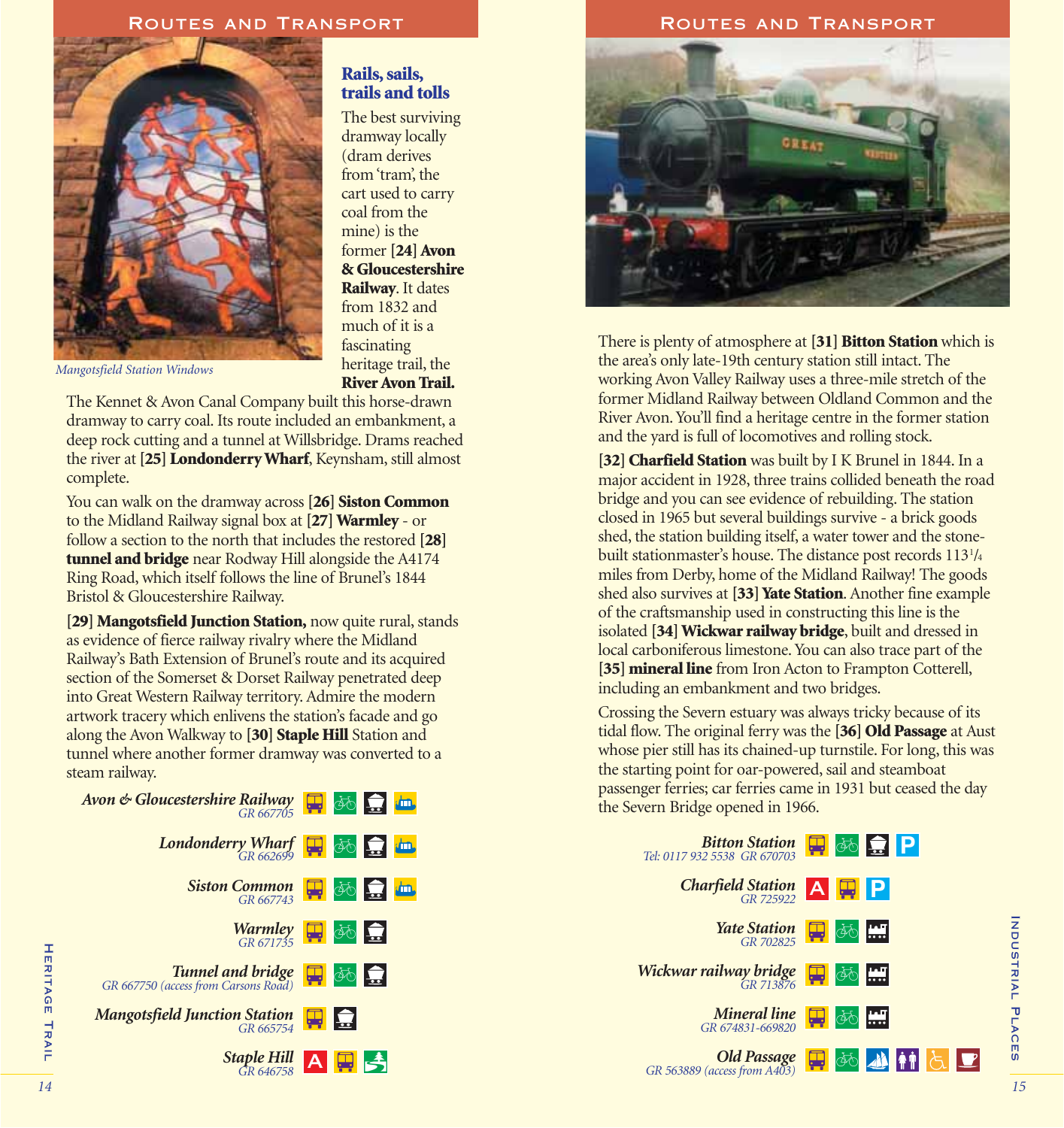

*Second Severn Crossing*

The remains of another abandoned crossing lie downstream at **[37] New Passage**. Trains ran to a stone-built pier and passengers embarked on a ferry from a timber extension. The pier opened in 1863 but closed just 23 years later when the railway tunnel was built; only the end of the masonry structure remains. Much less visible but very much in use is the **[38] Severn railway tunnel** which finally improved the link between London Paddington and Fishguard after 12 years of construction.

To speed the link with Wales, GWR built a 30-mile long 'cut-off' main line from Patchway to Wootton Bassett in 1903. This 'Badminton Line' includes the **[39] Patchway tunnels**, where the tracks descend at different levels, and the **[40] 'diamond' junction** at Filton which integrated the new and old systems. One line crosses the River Frome at the impressive **[41] Winterbourne viaduct** and, a mile or two east, **[42] Westerleigh junction** allowed GWR to build a new Bristol / Gloucester route. Further east, six air shafts trace the **[43] Old Sodbury** tunnel with their six brick-built towers and spoil heaps.

#### ROUTES AND TRANSPORT **ROUTES AND TRANSPORT**

The area's principal waterway is the **Avon Navigation** (completed in 1727) which leads into the **Kennet & Avon Canal** (opened in 1810).**[44] Hanham Lock** and Weir provides an attractive and quiet waterside setting at the tidal limit of the Avon and you won't be aware of extensive quarrying on the north bank now hidden by woodlands.**[45] Keynsham Lock** is another good place to contemplate the Kennet & Avon waterway that links Reading with Bristol via Bath.

The **[46] Severn Bridge** *(now called the First Severn Crossing)* was the world's seventh longest suspension bridge when it was completed in 1966 with pioneering aerodynamics. At the point where the **[47] Second Severn Crossing**, opened in 1996, sweeps majestically across to the Welsh shore, the river is almost three miles wide. The **[48] Severn Bridges Visitor Centre**, staffed by volunteers (check opening times), records the achievements of boat, rail and road crossings of the river.

Extensive trading along and across the Severn used ports or pills on both sides of the river and a good example is **[49] Oldbury Pill** where navigation was once possible up to the road bridge in the village; the Anchor pub is a reminder of those days. At nearby Littleton it's possible to follow the old route down to **[50] Littleton Warth** where there is a magnificent view up and down the estuary. The Severn Way offers exhilarating walks and occasional views of salmon fishing weirs.

The road system is both ancient and modern. At its heart is **[51] Almondsbury Interchange** linking M4 and M5. It's overlooked by the striking **[52] RAC Supercentre** with its 95ft tower, designed by Sir Nicholas Grimshaw and opened in 1994. In contrast, on A-road and minor routes, you'll find evidence of the 18th and 19th century turnpike system milestones, waymarkers and toll-houses.

> *Hanham Lock GR 648700*



Industrial Places

INDUSTRIAL PLACES

làn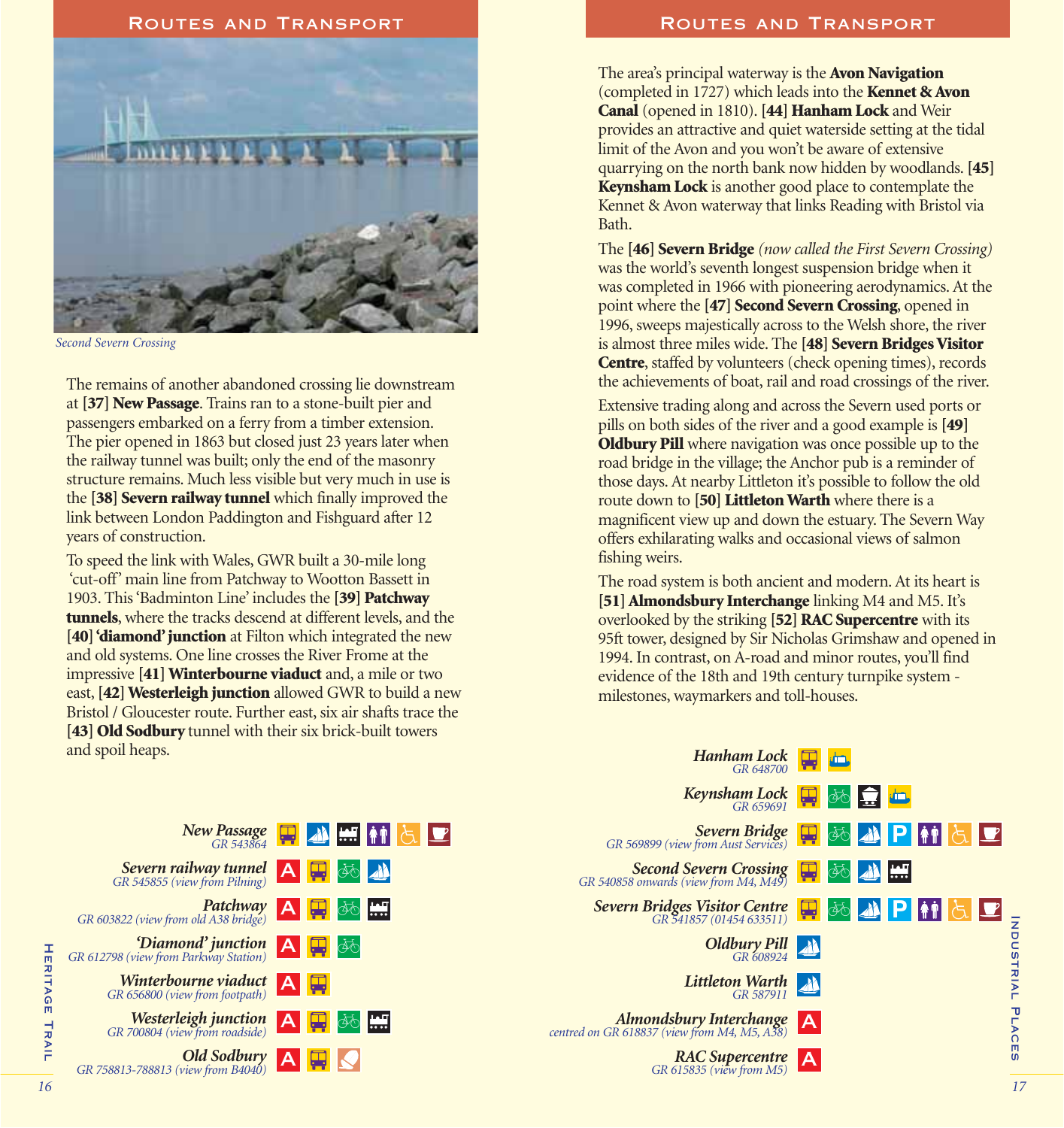

*Direction sign, Oldland*

The **[53] terminus stone** in Wick marks the end of a Bath Turnpike Trust road; the cast iron plaque reads *The Bath Roads* - *to the Guildhall, Bath.* You'll see a fine **[54] milestone**, *To Bath 8 Miles,* in North Common near Oldland Common and there are two stone direction signs at **[55] Oldland** giving distances between Bristol and Bath.

At **[56] Bridgeyate**, opposite the Griffin Inn, you can see an 18th century turnpike stone that marked the parish boundary of the time.

Many turnpike toll-houses survive and you'll see their typical half-hexagonal frontages at the western edge of **[57] Marshfield**; east of **[58] Tormarton**; at **[59] Oldfield Gate**; in **[60] Acton Turville** and in **[61] Oldland Common** in Cherry Gardens. Another stands north of **[62] Siston Lane near Pucklechurch**. An irregular eight-sided design in Cotswold stone stands at **[63] Tormarton** near Dodington Park gates.

| Terminus stone<br>GR 711727 (on A420)             |     |            |     |  |
|---------------------------------------------------|-----|------------|-----|--|
| <i>Milestone</i><br>GR 679724 (on A4175)          |     | 两豆         |     |  |
| Oldland<br>GR 673702 and 665703 (on A4175 / A431) |     |            | 函复画 |  |
| <b>Bridgeyate</b><br>GR 680733 (on A420)          |     | 两豆血        |     |  |
| <b>Marshfield</b><br>GR 772737 (on A420)          | ا پ |            |     |  |
| <b>Tormarton</b><br>GR 785797                     |     |            |     |  |
| <b>Oldfield Gate</b><br>GR 746747 (on A46)        |     | <b>HND</b> |     |  |
| <b>Acton Turville</b><br>GR 809808 (on B4039)     |     |            |     |  |
| <b>Oldland Common</b><br>GR 673706 (off A4475)    |     | 男め点        |     |  |
| <b>Siston Lane</b><br>GR 688758 (on B4465)        |     | W S        |     |  |
| <b>Tormarton</b><br>GR 757784 (on former A46)     |     |            |     |  |

# ROUTES AND TRANSPORT **TRADES, WORKPLACES AND HOMES**



*Thornbury*

#### **Skills, mills and meeting places**

Market towns were a focus for rural life and home to many domestic-scale industries and it's worth exploring South Gloucestershire's fine medieval settlements. **[64] Chipping Sodbury's** charter in 1218 was the inspiration for its wide High Street where fortnightly markets lasted well into the 20th century. 'Burgage plots' fronting the High Street show the town's layout and you can see this in **[65] Wickwar** where Back Lane, the rear access road, has survived from about 1285. **[66] Thornbury** is another good example where the town's Heritage Trail (leaflet from the TIC) helps you to follow the 13th century plan.

Many farms have historic houses and outbuildings. South Gloucestershire was famous for cheese (from rare Gloucester cattle) and cider and some orchards remain. Power sources include a watermill and stable at **[67] Falfield**. Not far away is the steam-powered mill at **[68] Oxwick Farm** in Yate. On **[69] Siston Common** is a small building alongside the dramway which was a cider mill and, before that, a horse gin for winding coal. The horse, linked by a beam to a central vertical shaft, walked in a circle to turn it.



Heritage Trail

**HERITAGE TRAIL**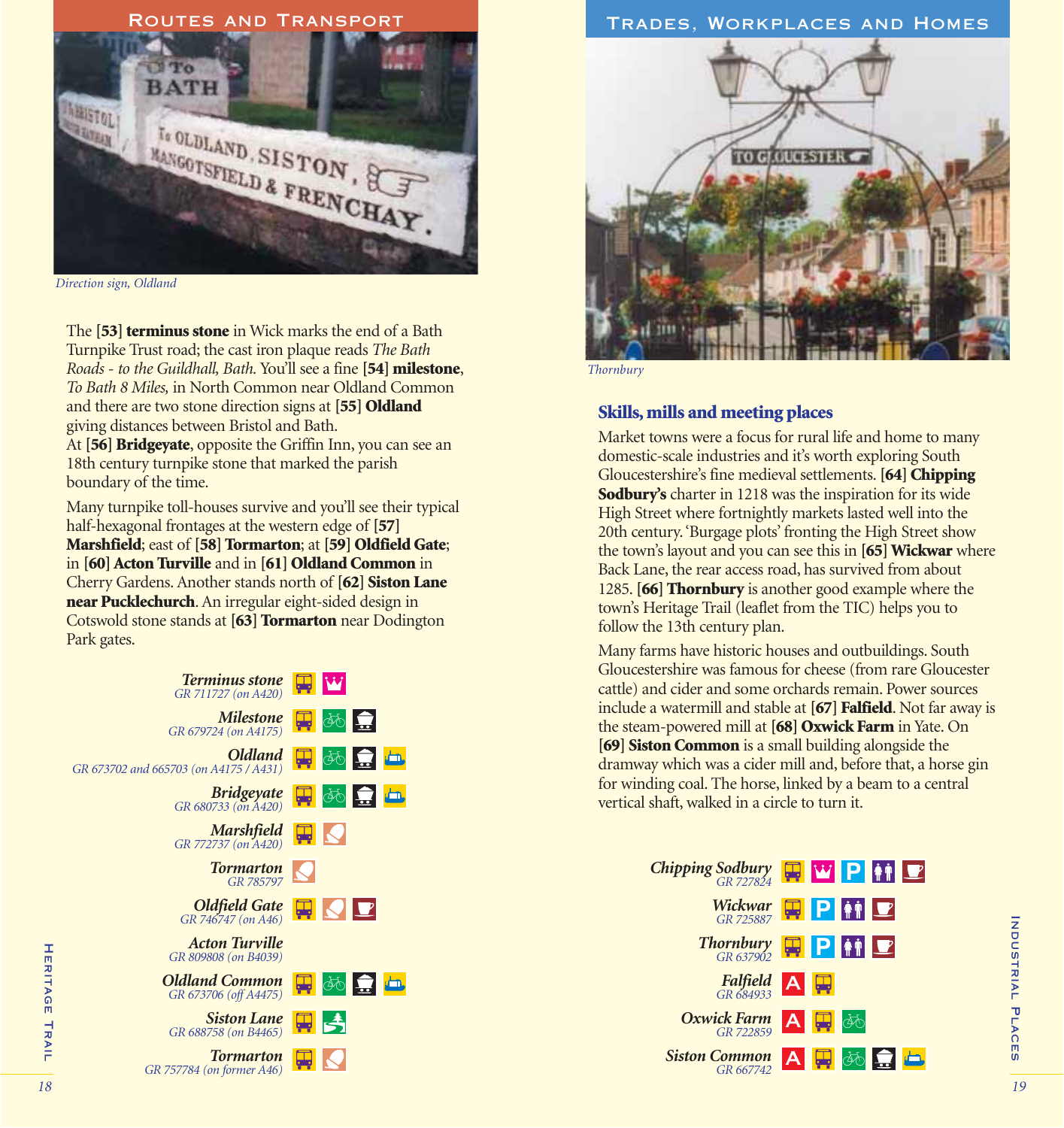

*Willsbridge Mill*

The former mansion of the Ducie estate is now a hotel, but the **[70] Tortworth estate yard and hamlet** is an example of 19th century estate improvement which included farms, cottages and even the church. On the same estate is **[71] Whitfield Example Farm** dating from 1839. It was a 'shop window' for the newest and best agricultural technology and had a double courtyard of buildings, a steam engine and its own dramway. Much still survives.

Domestic trades which grew to factory status were clothing and boots and shoe making. Pins were a side-product of the local brass industry. At **[72] Frampton Cotterell hat factory,** top hats were made until 1864 in three-storey, early 19th century buildings of local sandstone. Workers produced over 1300 hats a week in cramped and unhealthy conditions! The centre of boot and shoe manufacture in east Bristol was Kingswood with many small workshops amalgamating over the years into larger units. The largest and last,**[73] Britton's** of Lodge Road, has now closed but other former workshops can still be found in surrounding streets.

Many mill sites were used for varied purposes, forming small working communities. The three-storey **[74] Willsbridge Mill**, deep in the Warmley Brook valley, once had a large dam and mill pond. It was an iron-rolling mill in the 18th century and a grist (feed) mill until 1968, and in 1984, it was restored for Avon Wildlife Trust's Willsbridge Valley Nature Reserve. In Chipping Sodbury,**[75] Cow Mills** is a watermill site on



## Trades Workplaces and Homes Trades Workplaces and Homes

the river Frome, its older buildings now part of a bigger production centre for cattle feed. The Red Cow Inn stood here in the 19th century.

There were three woollen mills at **[76] Charfield Mills** on the Little Avon, the oldest dating from 1812 and one was steam powered, dating from 1829. Woollen cloth production ceased in 1897. Nearby **[77] New Mills** at Kingswood, Wotton under Edge, is one of the most attractive mill groupings anywhere locally. Its impressive five-storey brick building dates from about 1810 and the clock-tower was added 40 years later. Its large mill pond is now an ornamental lake. The builder, Humphrey Austin, set his initials into the south wall.

Twentieth-century industry also leaves its mark. Originally part of the footwear industry, the recently closed red-brick buildings of the **[78] Douglas Motorcycle Works** stand in Hanham Road, Kingswood. Although famous for their bikes, the company started as ironfounders, producing drains, manhole covers and lamp standards. At Somerdale, Keynsham **[79] the former Fry's Chocolate Factory** is still very much in use by Cadbury Schweppes. It moved from central Bristol in the 1920s and once had a rail link with the Bristol-Paddington line.

Social life includes pubs and chapels, with the former found in greater numbers! A pub that once served miners is **[80] The Anchor or Made for Ever** in Kingswood. Its name may be a biblical quotation or even a reference to the wealth created from the products of the later iron works! Another is **[81] The Holly Bush** at North Common, and more can be found. As churches and chapels will be the subject of a future Heritage Trail, Religion & Reformers, they are not included here. In Kingswood, **[82] Cossham Hospital's** name recalls Handel Cossham, the last great Bristol coal-owner, an MP from 1885-90 and benefactor of the hospital, which opened in June 1907.

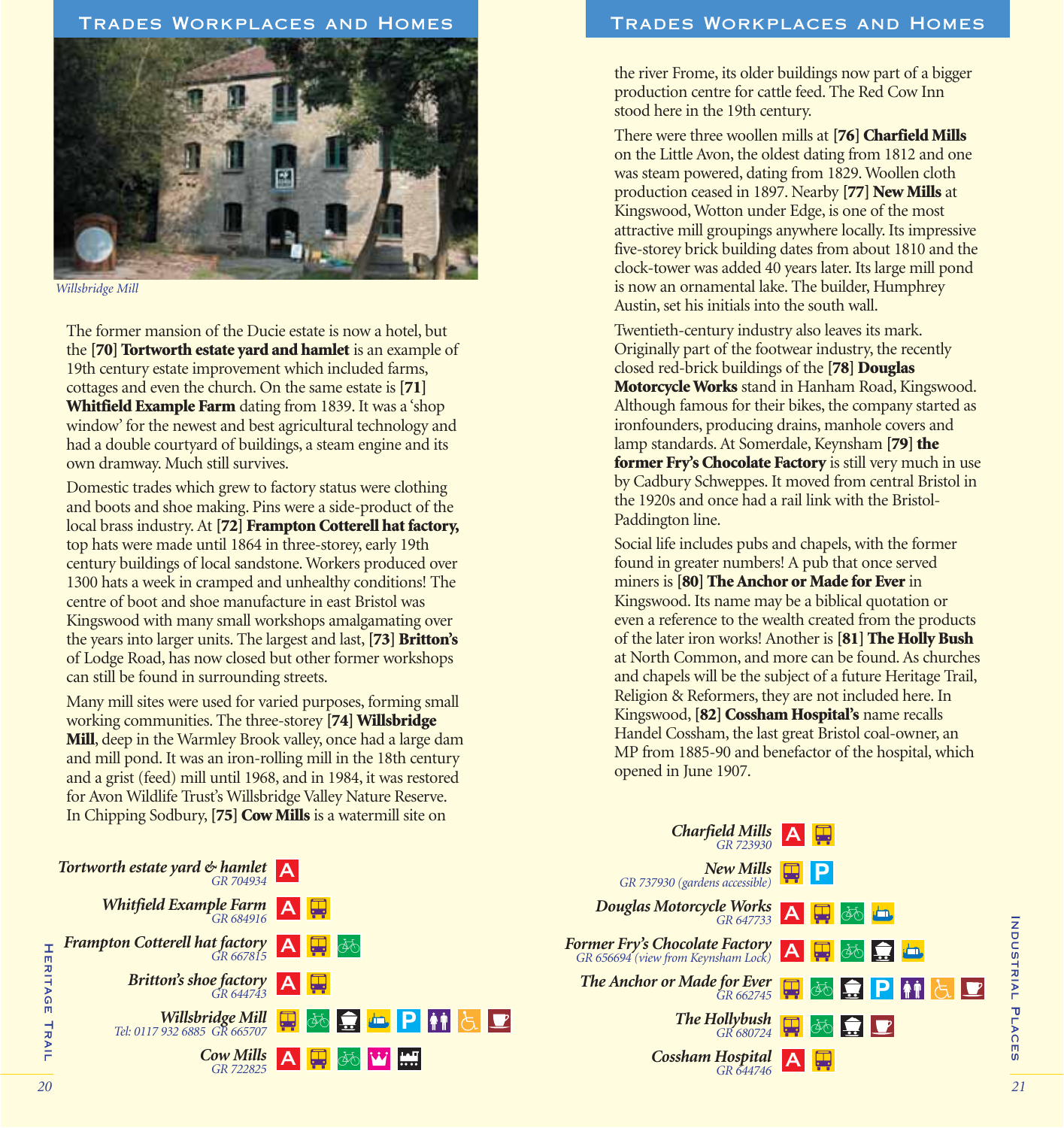

*Wickwar Brewery*

### **Beer, brass and buses**

The production of brass from copper and zinc was an essential contributor to local industry. William Champion's **[83] Warmley Brass Works**, established in the mid-18th century, was the first to smelt zinc commercially. It became one of the largest and most significant industrial undertakings of its time. Champion's mansion is now a retirement home but nearby are fine gardens, water features and an interesting series of grottoes, lined with furnace clinker. His former office block, part of the first purpose-built pin factory in England, was later Haskins Pottery, but retains the original clock tower.

Nearby **[84] Warmley Tower** was a windmill used as part of the spelter (crude zinc) works for crushing ore. Its lake has been drained for a mobile home park but you can see the immense 25ft statue of Neptune, an early exercise in concrete. Copper slag cast in moulds was used locally for coping stones on walls and other building work. **[84] Kingswood Heritage Museum** now uses the windmill buildings, with a good display of local industries. The **[85] Frenchay Village Museum** displays include the Fry family of Frenchay, the origins of English porcelain, and an Armfield River Patent water turbine which powered Frenchay ironworks. Both museums provide heritage trails for their areas.

#### End Products End Products



Brewing has always been a vital trade! The evidence is well preserved at **[86] Wickwar Maltings** whose large three-storey premises were built in local pennant sandstone, complete with two kilns. The site closed in 1961 and is now part of a garage. Just north on the Kingswood road is **[87] Wickwar Brewery**. A good range of buildings survives including the offices - look for Wickwar Brewery Offices on the glass fanlight. The brewery worked until 1922, then the site was used for cider making until 1968 and it's now a trading estate.

Much of the historic core of the **[88] Bristol Aeroplane Company's** bus and aircraft factories, 'up the hill' at Filton, is now largely out of use, but the works cover an extensive area. These industries began here because Sir George White established the British and Colonial Aeroplane Company at Filton in 1910. An entrepreneur, he was director of Bristol Tramways Company and wanted to bring traffic to this tram terminus. Several buildings from this early period survive including a shed of 1908, used for building the first Bristol buses and, from 1910, early types of aircraft. The Bristol Fighter was made here in the First World War.

The whole enterprise became the Bristol Aeroplane Company in 1920 and its later head office,**[89] Filton House,** stands opposite the church in Filton. This fine survivor of Art Deco architecture (now empty and forlorn) dates from 1936 and is still embellished with the company's Pegasus logo. On the other hand, BAE Systems is still using the **[90] Bristol Brabazon Hangar** at Filton, built in 1949 for constructing the world's first 'jumbo' aircraft. It never progressed beyond its prototype but spawned the successful Bristol Britannia and other passenger aircraft. The site is now the principal UK centre for production of wings for the Airbus family of aircraft.





Heritage Trail

**HERITAGE TRAIL**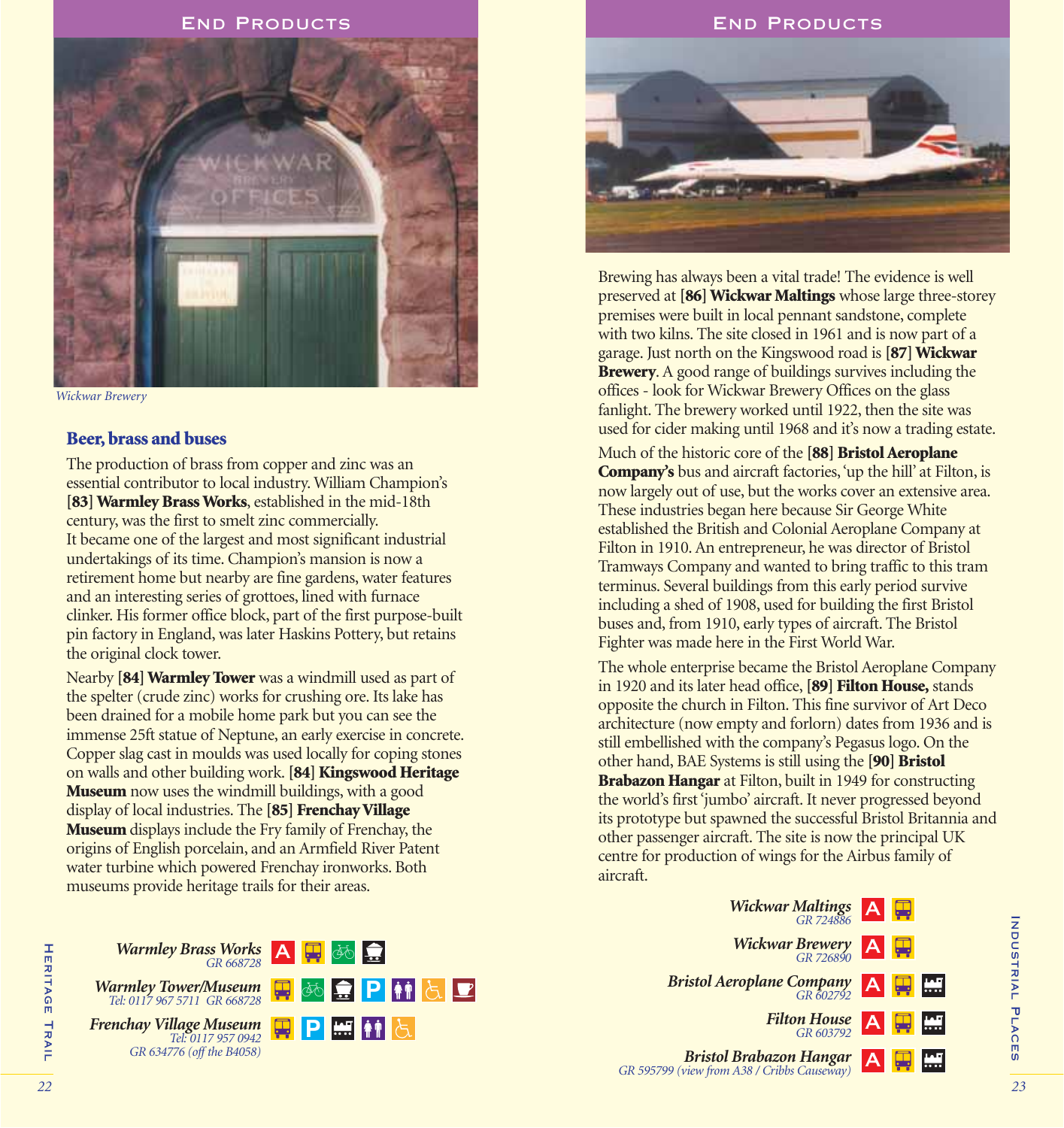#### End Products



*Bristol "Blenheim" T149*

To the north and 'down the hill', you can see the massive complex of the **[91] Rolls-Royce** engine factory and airfield at Patchway alongside the A38. There is access by arrangement only to **[92] Rolls-Royce Heritage Trust,**which preserves artefacts and records of the entire operation in former engine test houses dating from the days of the famous Bristol Engine company. You can see examples of the Concorde's Olympus and the Harrier's Pegasus engines but check first for opening times. The site was developed by a pioneering aircraft engineer, Roy Fedden, from 1920 onwards and by 1938 it was the world's largest aero-engine plant.

**[93] Bristol Aero Collection** (another BAC!) displays a fascinating collection of airframes, aircraft engines, helicopters, military equipment and the first UK guided missile, the Bloodhound. There are no fewer than sixteen different Bristol buses, all housed in a Second World War hangar at Kemble Airfield near Cirencester.

A rare survival and still in commercial use at **[94] Pucklechurch** are three large balloon sheds which began life as a Second World War maintenance facility. In **[95] Yate,** some evidence remains of the First World War airfield in Station Road, used by the Parnall company for aircraft production from 1926; it's now an industrial estate making dishwashers among other products.



# Frenchay Village Museum **Begbrook Park, Frenchay, Bristol BS16 1SZ**



**AVON VALLEY RAIL** 

# *Step inside to discover the story of a unique village*

The museum is located just inside entrance 'B' of Frenchay Hospital.

Open Saturday, Sunday and Bank Holiday Monday 2pm-5pm. Wednesday 12.30-4pm.

Parties by arrangement Chairlift to upper floor.

# **Tel: 0117 957 0942**

www.frenchay.org/museum.html



Bitton Station, Bath Road, Bitton, Bristol BS30 6HD Tel: 0117 932 5538 www.avonyalleyrailway.co.uk-

## **Kingswood Heritage Museum Tower Lane Warmley South Gloucestershire BS30 8XT**

## *Celebrating Kingswood social, industrial and religious history*

Open all the year on each Tuesday and on the second Sunday in the month: PLUS, from April to September every Sunday 2pm to 5pm.

Guided walks around historic gardens leave the museum at 2.15pm on the second Sunday each month. Museum and Grottoes Open May, Spring and August Bank Holiday Sundays and Mondays from 11am- 5pm

Private group/school visits (daytime/evening) by arrangement. Coach parties strictly by appointment.

**Tel: 0117 956 4896 or 0117 967 5711**

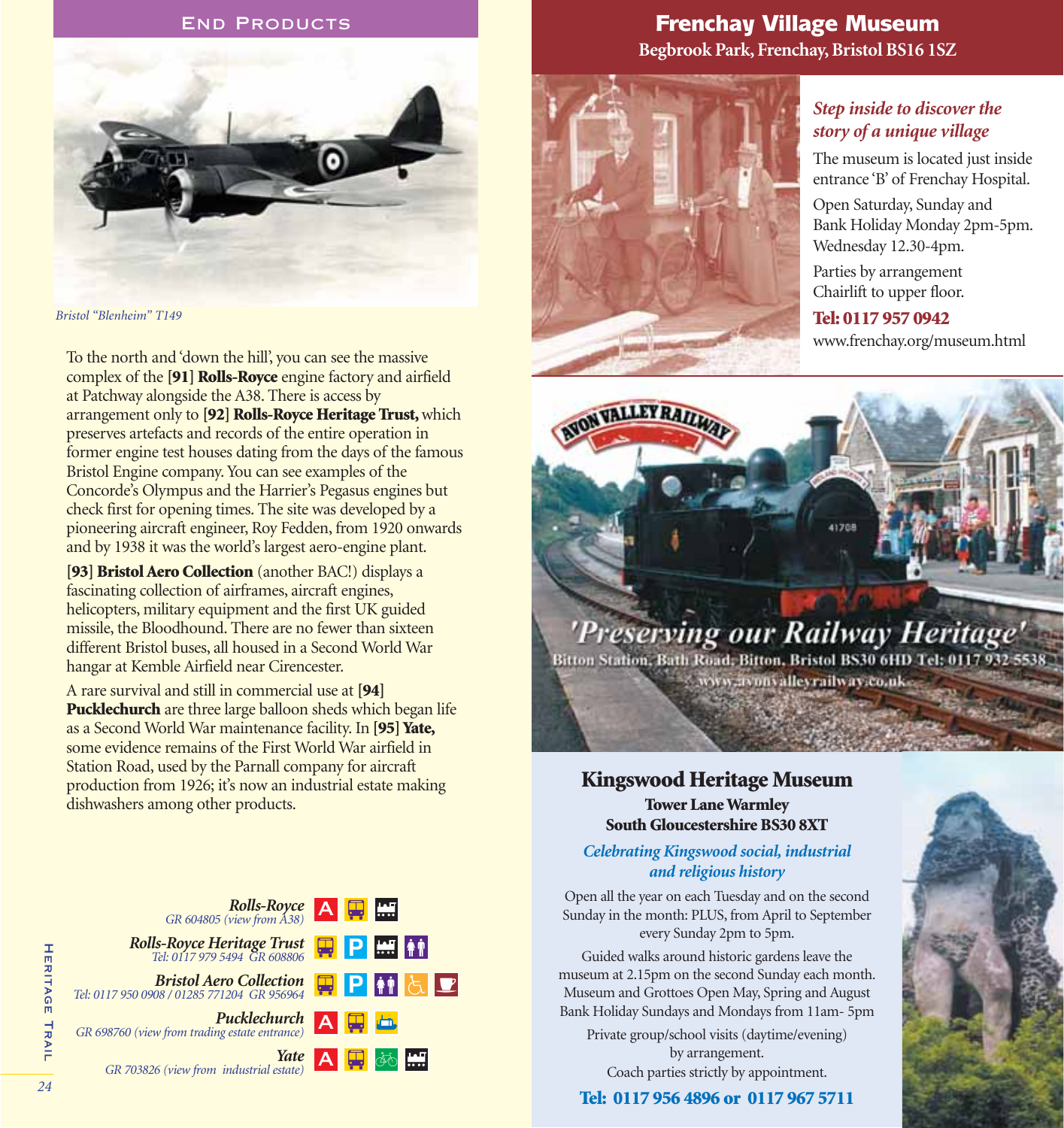### Index of places numbered in the text

| $\mathbf{1}$   | <b>Oldbury Power Station</b>                                          | 9  |
|----------------|-----------------------------------------------------------------------|----|
| $\overline{2}$ | Frampton Cotterell windmill                                           | 9  |
| $\overline{3}$ | Falfield windmill tower                                               | 9  |
| $\overline{4}$ | Cromhall engine pit spoil heap                                        | 10 |
| 5              | <b>Engine Common Colliery</b>                                         | 10 |
| 6              | New Engine Colliery                                                   | 10 |
| $\overline{7}$ | Ram Hill Colliery                                                     | 10 |
| 8              | Frog Lane Pit engine house                                            | 10 |
| 9              | Brandy Bottom Colliery and Cattybrook claypit                         | 11 |
| 10             | Parkfield Pit chimney and Parkfield Rank                              | 11 |
| 11             | Church Farm Deep engine house                                         | 11 |
|                | 12 Warmley engine house                                               | 11 |
|                | 13 Damson's Bridge mine adit                                          | 11 |
|                | 14 Hanham Colliery                                                    | 12 |
|                | 15 Webb's Heath drift mine                                            | 12 |
|                | 16 Troopers Hill chimney                                              | 12 |
|                | 17 Cattybrook Brickworks, Ibstock                                     | 13 |
|                | 18 Tytherington limestone quarries                                    | 13 |
|                | 19 Cromhall limestone and quartzite quarries                          | 13 |
|                | 20 Yate / Chipping Sodbury quarries                                   | 13 |
|                | 21 Tytherington limekiln                                              | 13 |
|                | 22 Old Down limekiln                                                  | 13 |
|                | 23 Golden Valley Ochre Works                                          | 13 |
|                | 24 Avon & Gloucestershire Railway                                     | 14 |
|                | 25 Londonderry Wharf, Keynsham                                        | 14 |
|                | 26 Siston Common dramway                                              | 14 |
|                |                                                                       | 14 |
|                | 27 Warmley Station and signal box<br>28 Rodway Hill tunnel and bridge | 14 |
|                | 29 Mangotsfield Junction Station                                      | 14 |
|                | 30 Staple Hill station and tunnel                                     | 14 |
|                | 31 Bitton Station / Avon Valley Railway                               | 15 |
|                | 32 Charfield Station                                                  | 15 |
|                | 33 Yate station goods shed                                            | 15 |
|                | 34 Wickwar railway bridge                                             | 15 |
|                | 35 Iron Acton to Frampton Cotterell mineral line                      | 15 |
|                | 36 Old Passage, Aust                                                  | 15 |
|                | 37 New Passage                                                        | 16 |
|                | 38 Severn Railway Tunnel entrance                                     | 16 |
|                | 39 Patchway railway tunnels                                           | 16 |
|                | 40 Filton 'diamond' railway junction                                  | 16 |
|                | 41 Winterbourne railway viaduct                                       | 16 |
|                | 42 Westerleigh railway junction                                       | 16 |
|                | 43 Old Sodbury Tunnel air shafts                                      | 16 |
|                | 44 Hanham Lock and weir                                               | 17 |
|                | 45 Keynsham Lock                                                      | 17 |
|                | 46 Severn Bridge                                                      | 17 |
|                | 47 Second Severn Crossing                                             | 17 |
|                | 48 Severn Bridges Visitor Centre                                      | 17 |
|                | 49 Oldbury Pill                                                       | 17 |
|                | 50 Littleton Warth                                                    | 17 |
|                | 51 Almondsbury Interchange                                            | 17 |
|                | 52 RAC Supercentre, Almondsbury                                       | 17 |
|                | 53 Wick terminus stone                                                | 18 |
|                | 54 North Common milestone                                             | 18 |
| 55             | Oldland direction signs                                               | 18 |
| 56             | Bridgeyate turnpike stone                                             | 18 |
| 57             | Marshfield toll-house                                                 | 18 |
| 58             | Tormarton toll-house                                                  | 18 |
| 59             | Oldfield Gate toll-house                                              | 18 |
| 60             | Acton Turville toll-house                                             | 18 |
| 61             | Oldland Common toll-house                                             | 18 |
| 62             | Pucklechurch toll-house                                               | 18 |
| 63             | Dodington toll-house                                                  | 18 |
|                |                                                                       |    |
|                |                                                                       |    |



|  | 64 Chipping Sodbury medieval town   | 19 |
|--|-------------------------------------|----|
|  | 65 Wickwar medieval town            | 19 |
|  | 66 Thornbury medieval town          | 19 |
|  | 67 Falfield watermill and stable    | 19 |
|  | 68 Oxwick Farm mill                 | 19 |
|  | 69 Siston Common cider mill         | 19 |
|  | 70 Tortworth estate yard and hamlet | 20 |
|  | 71 Whitfield Example Farm           | 20 |
|  | 72 Frampton Cotterell hat factory   | 20 |
|  | 73 Britton's shoe factory           | 20 |
|  | 74 Willsbridge Mill                 | 20 |

|  | 75 Cow Mills                            | 20 | 85 Frenchay Village Museum                 | 23 |
|--|-----------------------------------------|----|--------------------------------------------|----|
|  | 76 Charfield Mills                      | 21 | 86 Wickwar Maltings                        | 23 |
|  | 77 New Mills                            | 21 | 87 Wickwar Brewery                         | 23 |
|  | 78 Douglas Motorcycle Works             | 21 | 88 BAC bus and aircraft factories          | 23 |
|  | 79 Fry's Chocolate factory              | 21 | 89 Filton House                            | 23 |
|  | 80 Anchor / Made for Ever               | 21 | 90 Bristol Brabazon hanger                 | 23 |
|  | 81 The Hollybush                        | 21 | 91 Rolls-Royce engine factory and airfield | 24 |
|  | 82 Cossham Hospital                     | 21 | 92 Rolls-Royce Heritage Trust              | 24 |
|  | 83 Warmley Brass Works, pin factory and |    | 93 Bristol Aero Collection                 | 24 |
|  | <b>Haskins Pottery</b>                  | 22 | 94 Pucklechurch balloon sheds              | 24 |
|  | 84 Warmley Tower/Heritage Museum        | 22 | 95 Parnall's airfield site                 | 24 |
|  |                                         |    |                                            |    |